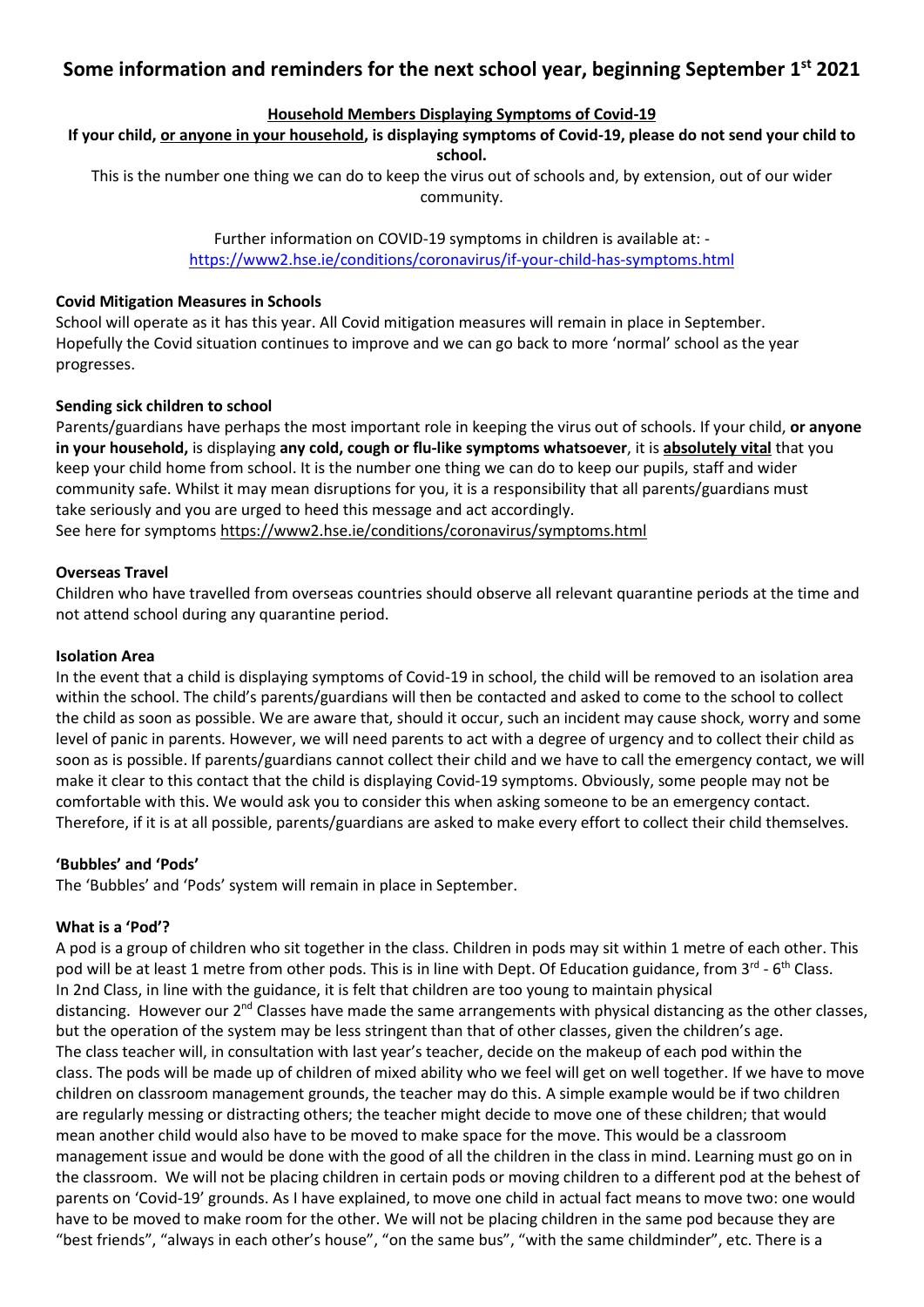reason for this; if we start down that road and try to please everybody, we will end up disappointing people. It would be an impossible task. The only exception to this will be siblings; if we have siblings in the same class, they may be placed in the same pod. Please do not ask us to make any further exceptions to this. Children from the same class bubble but in different pods may mix in certain outdoor settings, such as at play times, during PE, on nature walks etc.

# **Pencil Case Items**

Children should try to be as 'self sufficient' as they can be in terms of personal items in their pencil cases. This is to avoid the need or temptation to share items. Please label the following personal items if possible; Pencils, pens, rubbers, pencil parers, ruler, colours, thin black marker, whiteboard markers, safety scissors, glue sticks, personal pack of tissues. Try to make the pencil case as compact as possible; no novelty/furry items etc. The more 'streamlined' the classrooms and the children's possessions are, the better. No Tipp Ex of any sort in any class please.

# **Shopping Bag**

Every child will also need one of those strong, re-usable shopping bags. Not the plastic ones, more like the strong 'woven' ones. These will be used in the classrooms to store books or school bags, to allow for easier cleaning of the desktops in the evening.

# **Water**

Water is the recommended lunch drink, in line with the school's Healthy Eating Policy.

# **Uniforms**

Last year, there was some talk in the media about uniforms and whether they need to be washed every day. Whilst this talk seems to have subsided as the year went on, we will continue with our 'relaxed' uniform policy for the start of the year and will not be insisting on children wearing the school uniform every day. This should allow for more frequent washing of the uniform, should parents wish to do so and it will also allow for easier 'layering up' (see below). Please ensure that the tracksuit is worn on PE days (the teacher will inform the children as to when their regular PE day is). Just to be clear, we are not insisting on, advocating or otherwise promoting the daily washing of the uniform. We are just reacting to something that was 'out there' and trying to allow parents the choice to act in a way that may make them more comfortable.

Please put your child's name on each item of their uniform and any coat/hat/gloves/scarf etc. that they may bring to school.

# **'Layering Up'**

As the winter approaches, the weather will, obviously, begin to get colder. As advised by the HSE and the Department of Education, we will be opening classroom windows to allow for improved ventilation. This will be done with the health of all, students and staff, in mind and with the aim of creating an environment that is 'Covid unfriendly'. We will have the heating on, but we won't be able to escape the fact that it may be chilly at times. There is simply no way to get around this problem. Therefore, we are asking that the children 'layer up' as the days get cooler. If they could wear a vest/t-shirt/UnderArmour-type top/tights under their uniform that should help matters greatly. We would prefer if children layered up underneath their uniform, rather than them having to put their coats on in class. Coats can be bulky and can make writing, drawing and general movement that bit more 'cumbersome'. We would ask for your understanding and cooperation in this matter.

#### **School Holidays and Books Going Home**

Depending on the Covid situation at the time, we may send the books home with the children for holiday periods. This will, hopefully, only ever be a precautionary measure, in case the situation changes rapidly and schools are closed beyond the scheduled holiday period. Hopefully the situation will improve as the year goes on and will stabilise enough that we do not have to do this. Please do not panic if you see the books coming home!

#### **Parents/Guardians on School Grounds**

As with all schools, we are trying to minimise visitors to the school. Parents/Guardians are requested not to come onto the school playgrounds or into the school building unless it is essential, both on September 1<sup>st</sup> and into the future. Basically, the fewer people we have coming into the school, the safer it is. It is hoped that no one takes this personally, it is not meant so and it is a measure to make the school safer for your children. If you do need to come into the school, now or in the future, please phone the school office on 045-432174 and make an appointment.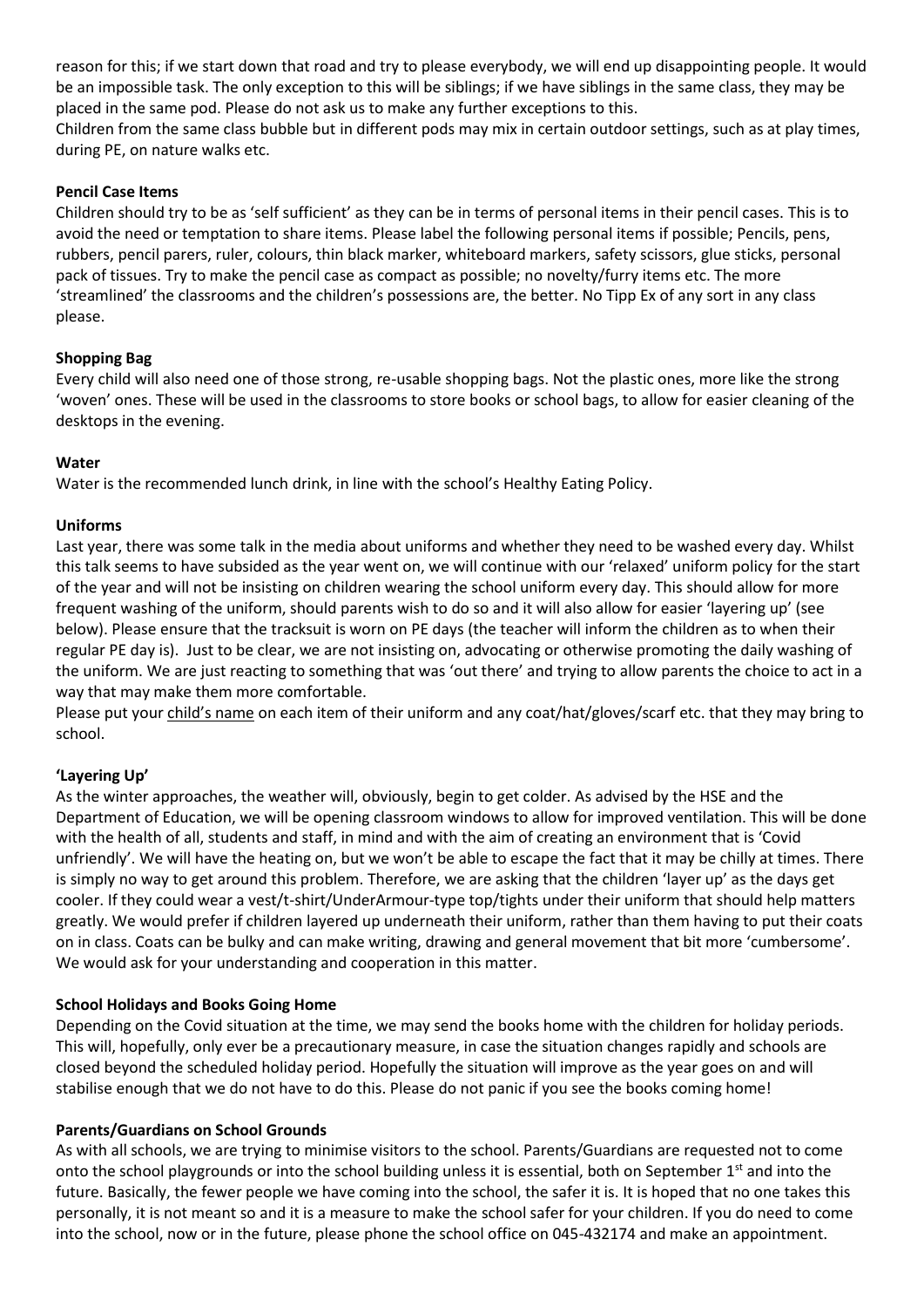We appreciate that dropping off your child on the  $1<sup>st</sup>$  September may well be an emotional time and you may wish to accompany them as far as possible, but we must insist that you drop them at the gate and leave. I can assure you we will do the very best we can for all the children in our care.

### **Dropping Things in to the School**

If your child forgets an item and you wish to drop it in to the school, we would ask that you phone the school office on 045-432174 before you leave home. This should be for essential items only. Forgotten football gear or art supplies …. your child will probably manage the day without these (in other words, these are not essential). Unless you consider it absolutely vital, it is advisable not to pay a visit to the school.

If you do need to drop something off, phone the school office and the item may be dropped in the blue box at the front door. Please clearly label all items dropped here with your child's name and class.

# **Picking Up a Child from school**

In order to minimise disruption, if you do need to pick up your child from school early (for example, for a dental appointment), please try to time this pick up at your child's break times. This means your child could have their bag packed and be in the yard ready to go. You can approach the wall, talk to the teacher on yard duty and we can hand the child out the gate, so to speak.

# **Empty Soap and Spray Bottles**

If you have any empty soap or spray bottles at home, we would have a use for them in school. Please send them in with your child, as they empty. This is a collection that will be ongoing for the year.

# **Hand Hygiene, Cough and Sneeze Etiquette**

Hand washing and sanitising will continue to be a feature of school life.

It would help us greatly if you can teach your child correct handwashing and sanitising technique, not just a 'splash and dash'. See the HSE website here <https://www2.hse.ie/wellbeing/how-to-wash-your-hands.html>

One very simple thing would be to teach your child to pull up their sleeves when they go to wash their hands. Very simple, but it needs teaching.

We would ask that your child cleans their hands last thing in the morning before they leave home for school. Also, when they return home, they should wash their hands first thing.

You could also teach and encourage correct hand washing and cough/sneeze etiquette with your child. We have found that encouraging children to sing 'Happy Birthday' twice in their heads will pretty much amount to the time that it takes to wash their hands correctly. Children may be advised to 'Cough Like Batman' (into their elbow) if they do not have a tissue to cough into. Simple things like this may be effective with your child.



#### **Travel to/from School**

We would encourage as many children as possible to walk, cycle or scoot to school. The risk of catching the virus in the open air on a walk to school is low. Walking/cycling/scooting has the added bonus of being a more predictable travel time. If you drive, it might take you 5 minutes, or it might be 25 minutes. If you walk, the journey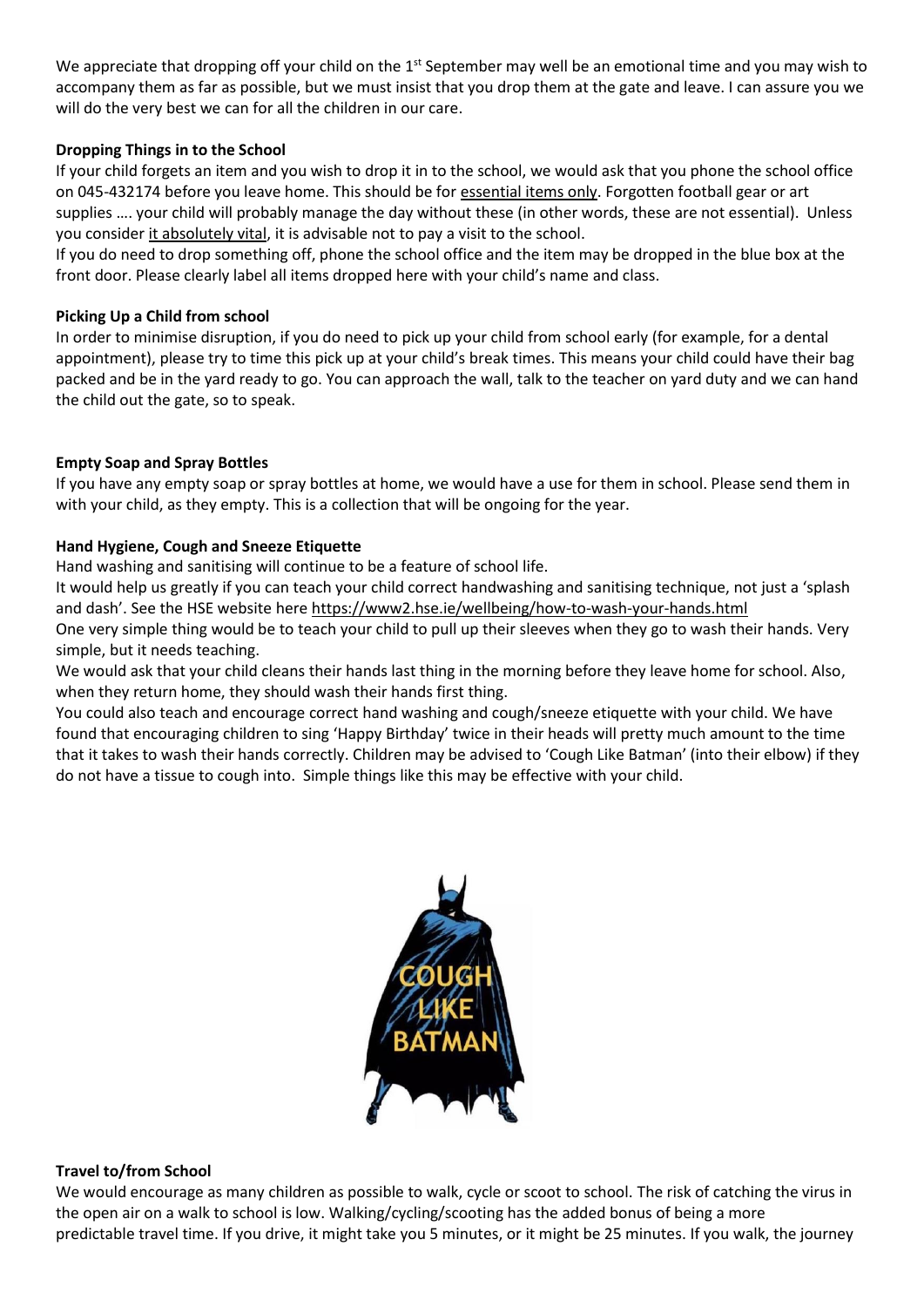time will be roughly the same every day and you can time it to arrive in school close to 9:10am. Whilst we obviously don't want children late for school, we also don't want them to arrive too early and be hanging around outside.

If you are driving your child to school, you could consider a 'park and stride' option, parking away from the school and finishing the journey on foot.

If you are picking your child up from school, parents are encouraged to arrange a spot to meet your child, away from the immediate environs of the school: for example, the boardwalk, the park, the library, the Riverbank, in front of the church, the church garden, the small pitch gate.

As school ends every day, there may be a large number of adults gathered on Chapel Lane. Parents are encouraged to do the following:

- If you are parked on Chapel Lane, stay in your car.
- If you must wait along Chapel Lane, please adhere to social distancing guidelines and maintain a 2m distance from others as you wait. There are markings on the wall to indicate 2m.
- Wait a little away from the main gate, where the crowd may be less.
- Consider wearing a mask as you pick up your child. It can't hurt.

Parents/guardians are asked not to congregate outside the school wall on the morning of September  $1^{st}$ , or indeed any morning. I know that you may want to talk to other parents and have a catch up, I would ask that you do this elsewhere. Please exercise social distancing, staying 2m from each other. Unfortunately, 'a quick word at the wall' with the teacher will not be an option this year. If you need to communicate with the teacher, please contact the school office. Your cooperation in these matters is appreciated.

# **Entrance Gates to the School Grounds**

Each class (a 'bubble') will be assigned a gate to enter the school grounds. This is to minimise congregation at the school walls (congregation of parents as much as children!). We have the Junior Yard Gate (at the pedestrian crossing on Chapel Lane), the Small Gate further down Chapel Lane and the Big Sliding Gate further down again. The children should enter the school grounds via their appointed gate.

Please note that there is no entrance/exit for children/parents via the staff car park.

# 2<sup>nd</sup> Class:

Enter at the main gate, at the pedestrian crossing. Once inside the gate, turn right and enter the school via the ramp at Door A.

#### **Latecomers**

If your child is late for school and their entrance door is closed, they can enter the school via the Front Door (Door C).

# **Induction Day, September 1st**

The first day of school at Patrician Primary School for 2<sup>nd</sup> Class pupils will begin at 11.30am and finish at 2.30pm. The aim of this late start and earlier finish is to give our new pupils a chance to settle into their new school. It will also give pupils the opportunity to meet their teachers in a relaxed environment. Pupils will be shown the route from the gate to their seat in the class and guided outside at home time.

If we have all 360 children arriving at 9:10 am on the first day, we may be overwhelmed, the children may become disoriented, and that may compromise your child's safety and the safety of our staff. We feel that this approach will allow a more relaxed and safer return.

# **Class Groupings for Incoming 2nd Class**

The incoming 2<sup>nd</sup> Classes will be a blend from all the 1<sup>st</sup> Classes, as is the norm. We have consulted with St. Conleth's Infants' School and feel we have a good blend of mixed ability classes, whilst also considering children who get along with each other and the boy: girl ratio.